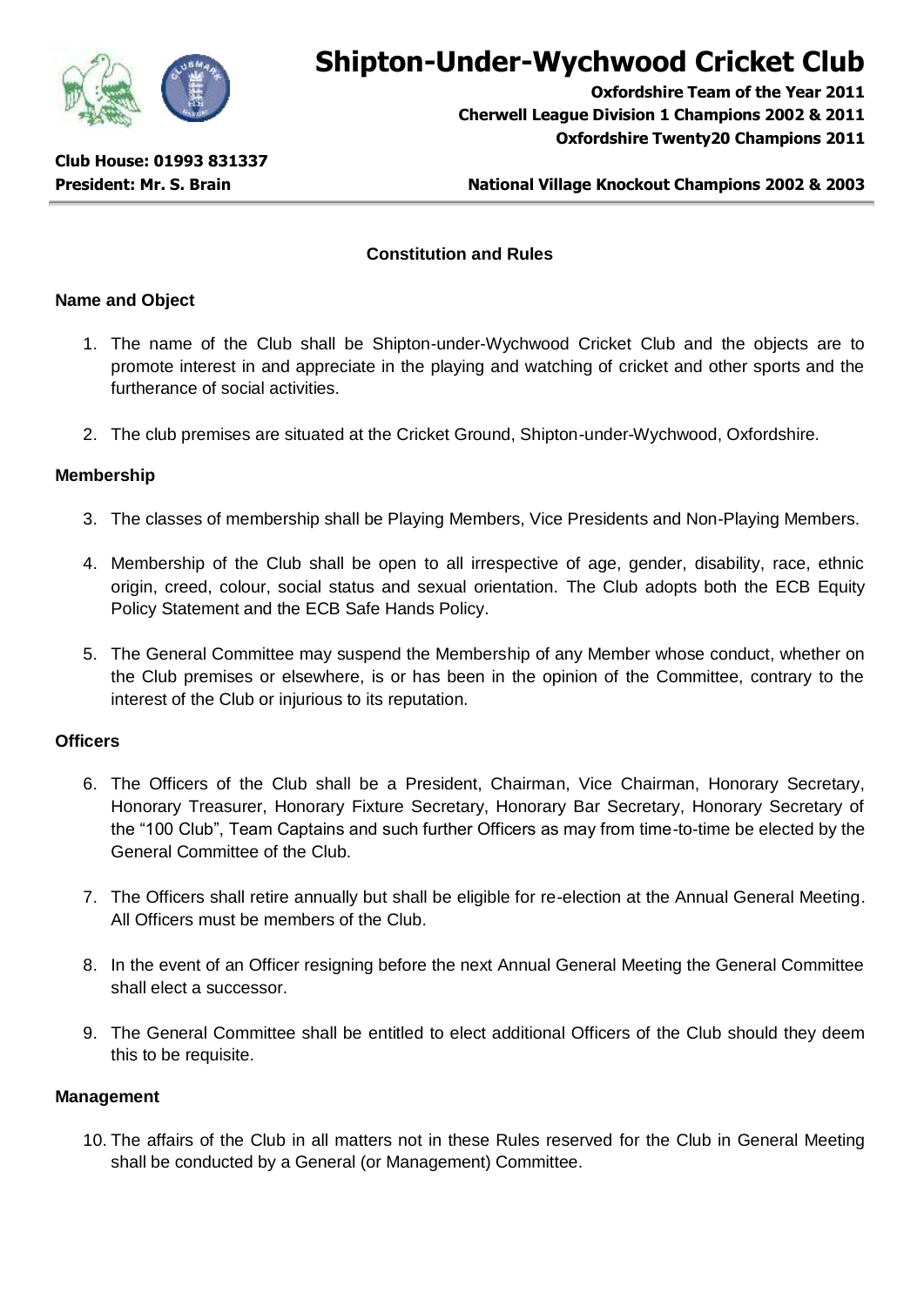- 11. The General Committee shall consist of the Officers of the Club and not less than two ordinary members of the Club who shall be elected annually at the Annual General Meeting of the Club. Such Ordinary Members of the General Committee shall go out of office in every year but shall be eligible for re-election.
- 12. The General Committee shall have power to appoint such Sub-Committees as may be necessary and Members may be co-opted on to the General Committee, or Sub-Committees as these Committees may deem necessary.
- 13. The General Committee shall have power to make any arrangements they deem appropriate for raising funds for Club Purposes including in particular the establishment of a Club Lottery open to a regulated number of Club Members and to be known as the "100 Club" the administration of which may be delegated to an Honorary Secretary appointed for this purpose.

# **Trustees**

- 14. There shall be four Trustees of the Club who shall be appointed from time-to-time as necessary by the Club in General Meeting from among the Officers and Ordinary Members of the Club who are willing to be so appointed. A Trustee shall hold office during his life or until he shall resign by notice in writing given to the General Committee or until a Resolution removing him from office shall be passed at a General Meeting of the Club by a majority comprising two thirds of the Members present or entitled to vote.
- 15. All property of the Club, including land and investments, shall be held by the Trustees for the time being in their own name so far as necessary and practicable, for the use and benefit of the Club. On the death, resignation or removal from office of a Trustee, the General Committee shall take steps to procure the appointment by the Club in General Meeting of a new Trustee in his place, and should as soon as possible thereafter take all lawful and practicable steps to procure the vesting of all Club property into the names of the Trustees as constituted after the said appointments.
- 16. The Trustees shall in all respects act in regard to any property of the Club held by them in accordance with the directions of the General Committee; shall have power to sell, lease, mortgage or pledge any Club property for the purpose of raising or borrowing money for the benefit of the Club in compliance with the Committee's directions. No purchaser, leases or mortgages, shall be concerned to enquire whether any direction has been given.
- 17. Subscriptions shall be fixed annually at the Annual General Meeting of the Club are payable in respect of the period from any day of the Annual General Meeting in each year expiring on the 31<sup>st</sup> day of December in the same year. Any Playing Member not having paid his subscription by the first day of June in each year shall automatically cease to be a Member unless a reason satisfactory to the Committee is given for the delay in payment, and the Committee may as a condition precedent of any such Member continuing to be a Member of the Club impose a fine upon the defaulting member.
- 18. The Treasurer shall keep proper books of accounts to enable him to present at every Annual General Meeting of the Club or at any other time if required (on reasonable notice to him by the General Committee) an accurate report and statement concerning the finances of the Club, including a separate statement with regard to the purchase and supply of tobacco and intoxicating liquor for the preceding year or for the current year as the case may be and shall present such statement and report accordingly.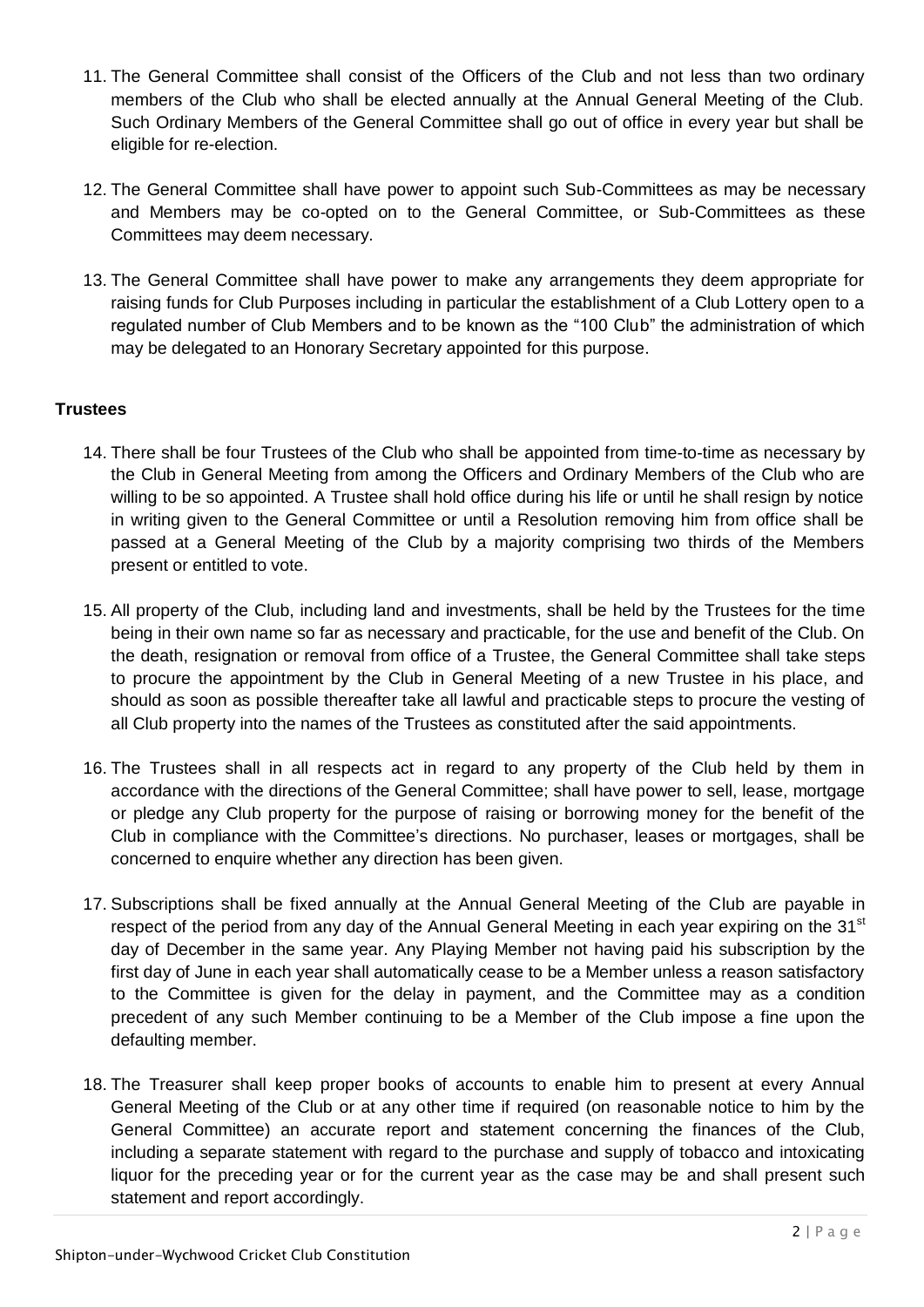# **Intoxicating Liquor**

- 19. The purchase for the Club and the supply by the Club of intoxicating liquor shall be at the absolute discretion of the General Committee which shall in no way be restricted in its freedom of purchase and the General Committee shall appoint an Honorary Bar Secretary for the purpose of liaison with the suppliers.
- 20. No person shall at any time be entitled to receive at the expense of the Club or of any member thereof any commission percentage or similar payment on or with reference to the purchase of intoxicating liquor of the Club; nor shall any person directly or indirectly derive any pecuniary benefit from the supply of intoxicating liquor by or on behalf of the Club, Members, or Guests, apart from any benefit accruing to the Club as a whole and apart also from any benefit which derives indirectly by reason of the supply giving rise to or contributing to a general gain from the carrying on of the Club.

21.

- i. No intoxicating liquor shall be supplied otherwise than to a Member who has been a Member of the Club for at least two days, or whose nomination or Application for Membership was made at least two days before his admission to the privileges of membership.
- ii. No intoxicating liquor shall be supplied otherwise than to Members and Officials of Teams visiting the Club premises for the purposes of playing a match or fulfilling a social engagement.
- iii. No Member shall be entitled to introduce more than 3 bona-fide guests into the Club at any one time.
- iv. There shall be no supply of intoxicating liquor for the consumption off the premises except to a Member in person.
- v. No intoxicating liquor shall be supplied to a person under the age of 18.
- vi. Intoxicating liquor may be sold by the Club on no more than 12 occasions in any one year to persons who are not Members of the Club, but who are attending a social function at the Club's premises authorised by the Executive Committee and organised by a reputable body who will control the function, but no function shall be permitted to which admission may be obtained by payment of money at the door whether for a ticket or otherwise.
- vii. The total number of non-voting Members may not exceed 15% of the total Membership.
- viii. The hours of opening will be Monday to Saturday 10.00am to 11.00pm, Sundays Good Friday and Christmas Day 12.00 noon to 3.00pm, and 7.00pm to 10.00pm.

## **General Meetings**

22. An Annual General Meeting of the Club shall be held in every year and notification of the date thereof shall be circulated to Members at least 14 days before the meeting and the posting of the Notices shall be deemed to have been sufficient notice to Members.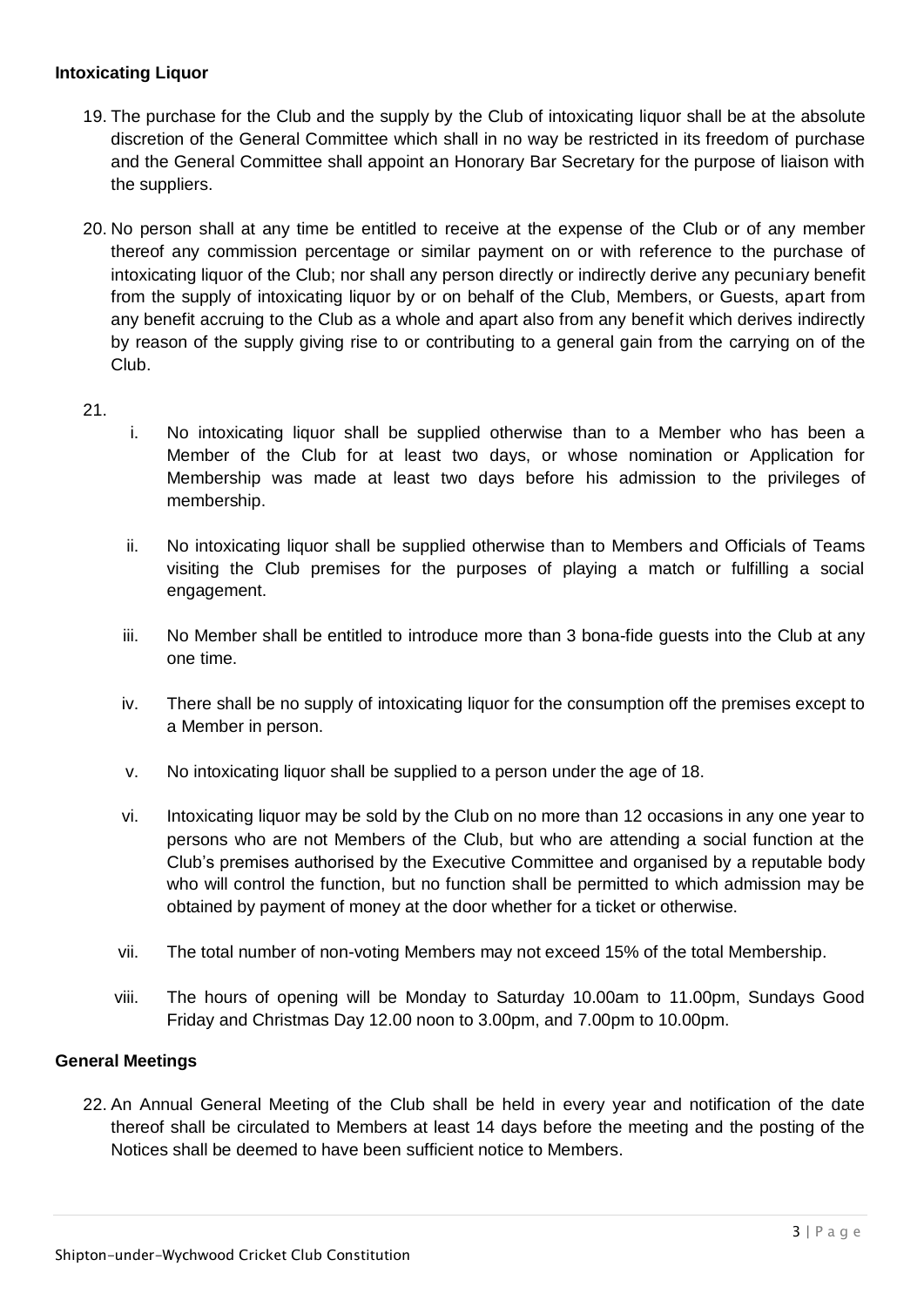- 23. Notice of a Motion for the Annual General Meeting must be notified in writing by a Member to the Honorary Secretary before 31<sup>st</sup> December in any year.
- 24. A General Meeting of the Club may be summoned at any time by the General Committee and shall be so summoned immediately upon any six Members delivering to the General Committee a written request in that behalf. A General Meeting shall be summoned by causing a Notice therefore to be posted in the Club premises in the manner prescribed in rule 29 for a period of at least fourteen days immediately before the day appointed for the meeting, but this period may be abridged in the discretion of the General Committee if the urgency of the business to be discussed in their opinion so requires.
- 25. At any General Meeting of the Club every member of the Club shall be entitled to on vote upon every question raised. In the case of equality in voting the Chairman of the Club or in the event of his absence the Chairman of the Meeting (who shall be a Member elected for the occasion by the Meeting before any other business is open) shall have a second casting or vote. The Secretary shall take notes of the proceedings at all General Meetings of the Club.

## **Visitors and Guests**

- 26. Non-members of the Club may be invited to play for the Club in up to four matches in any one Season, subject to the non-availability of Club Members.
- 27. Any Member shall be entitled to introduce guests to the Club provided that no person whose application for Membership has been declined or has been expelled from the Club has been introduced as a guest. The Member introducing a guest shall be responsible for his guest strictly observing these Rules and the Club By-Laws and shall enter his/her guest in the Visitors Book on the Club premises.

### **By-Laws**

28. The General Committee may from time-to-time make, vary and revoke, By-Laws (not inconsistent with these Rules) for the regulation of internal affairs of the Club and the conduct of Members and the By-Laws for the time being shall be binding on all Members.

### **Notice**

29. Each Member shall keep the Secretary informed of their private address or some other address at which communications may be addressed to them. Nevertheless it shall not be necessary to send any notice intended for Members generally to any Member, by post or otherwise, except in the case of a Notice convening any General Meeting for any of the purposes of Rule 24. All Notices shall be posted by being affixed in a prominent position on the Club premises in a part of the Club that is frequented by Members; it shall be the duty of the Secretary to ensure that any Notice remains so exhibited throughout any period required on that behalf by or under these Rules.

## **Alteration of Rules**

30. These Rules may be revoked, added to, or altered, by a majority comprising two thirds or more of the Members present and entitled to vote at any General Meeting of the Club of which Notice has been duly given under Rule 24 specifying the intention to propose the revocation, addition or alteration, together with full particulars thereof.